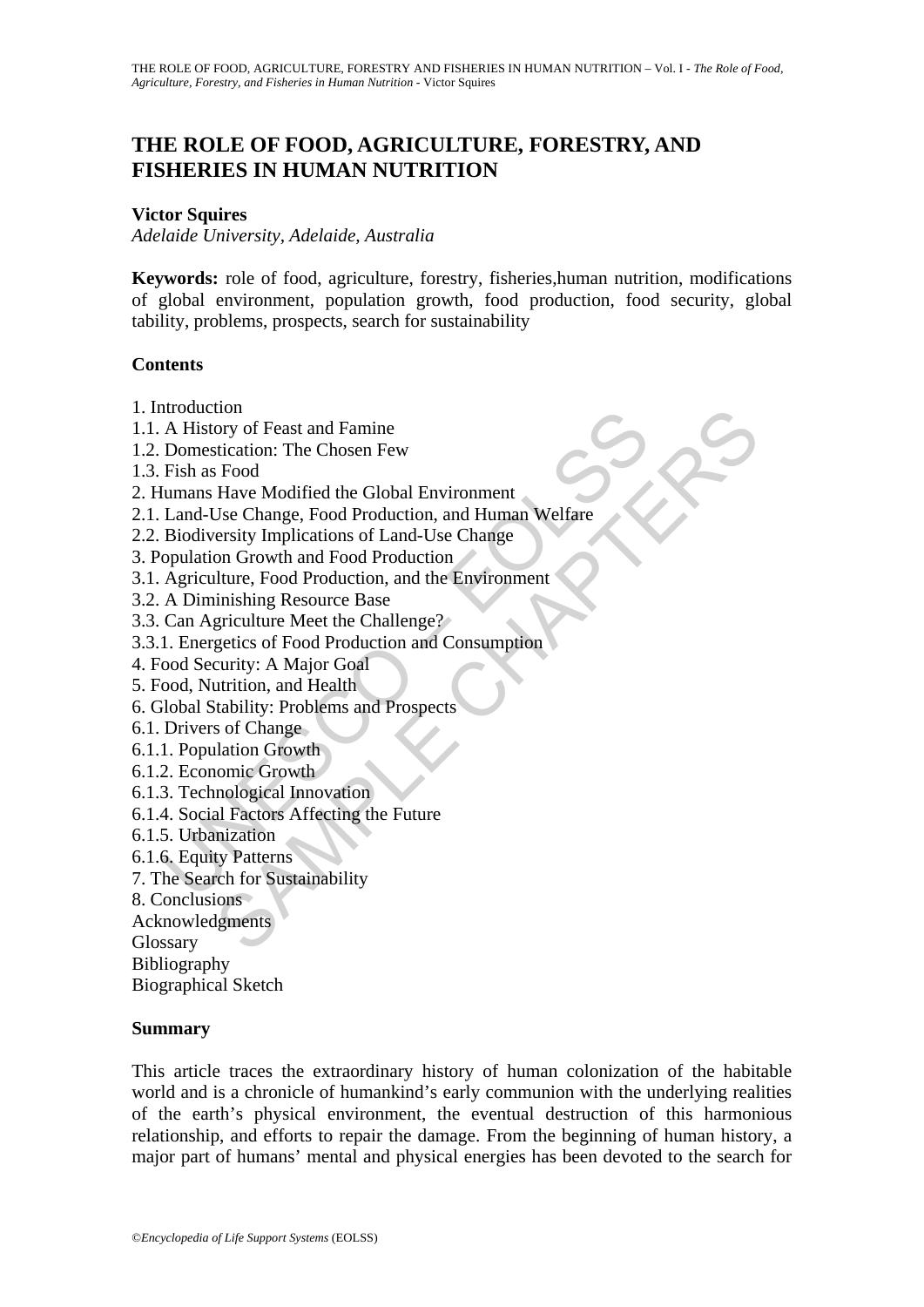THE ROLE OF FOOD, AGRICULTURE, FORESTRY AND FISHERIES IN HUMAN NUTRITION – Vol. I - *The Role of Food, Agriculture, Forestry, and Fisheries in Human Nutrition* - Victor Squires

food. Whether by hunting, fishing, or cultivation, people have sought to secure the means to sustain themselves through the cycle of the seasons. Human progress over the centuries has largely consisted of devising more efficient ways of securing food requirements so that more time could be devoted to satisfying the desire for other comforts and pleasures. Even today, the proportion of a nation's population engaged in agricultural pursuits is a reasonably reliable indicator of the general level of economic welfare attained by the country: the fewer in agriculture, the higher the level.

ases, or ecologically based fluctuations in insect populations<br>ds. Even when modern transportation is available, it is often not<br>y the effects of such vicissitudes by redistributing food from surply<br>ann health and well-bei or ecologically based fluctuations in insect populations severely cut the modern transportation is available, it is often not practical to originate modern transportation is available, it is often not practical to originat Progress toward the attainment of adequate food supplies with minimum effort has not been steady over the years and not uniform among countries. The reasons are many. Because rural activities are highly dependent on the climate, the adequacy of food supplies in any particular region in any particular year varies with the weather, which humans cannot control. Likewise, episodic upsurges in the virulence of plant and animal diseases, or ecologically based fluctuations in insect populations severely cut back yields. Even when modern transportation is available, it is often not practical to offset fully the effects of such vicissitudes by redistributing food from surplus to deficit areas. Human health and well-being depend strongly on the production, quality, and availability of food. Agriculture, or cultivation of the soil—harvesting crops and raising livestock, which are the main sources of food—has no single origin. At different times and in numerous places, many plants and animals have been domesticated to provide food for humankind. Fishing, like farming, is a form of primary food production. Through food gathering, primitive humans first obtained fish and other aquatic products in the shallow waters of lakes and along the seashore, in areas with ebb tides, and in small streams.

The development of agriculture meant an intensification of the food extractive processes. More food could be obtained from a given area of land by encouraging plant and animal species that were useful and productive, and discouraging others. This provided for an increased population and gave better opportunity for settled life. The development of agriculture also enabled people to produce greater amounts of food on a more reliable basis, and from smaller areas of land. In time, to keep the agricultural soils productive, it was necessary to develop technologies of various kinds. Increasing dependence upon foods that could not be eaten raw generated the need for materials with which to cook. Thus, requirements for a wide variety of living and non-living natural resources developed along with the rise of agricultural lands and settled villages.

With the growth of civilization and the concentration of people into cities, natural resource requirements increased. It became essential to organize and direct agriculture, fisheries, and livestock over large areas to provide food for urban populations. As a consequence, the pressure on the earth's natural resources has increased steadily. Natural resource conservation is essential to human survival. Because life depends upon the proper functioning of the biosphere (the relatively narrow zone of air, water, soil, and rock in which all life on earth exists), the ultimate purpose of this resource conservation is to maintain the biosphere in a healthy, operating condition.

Also important to the concept of conservation is the recognition that natural resources have multiple uses. In addition to its value as livestock forage, grass, for example, also supports wild animal life, holds soil in place, maintains the productivity of soil, keeps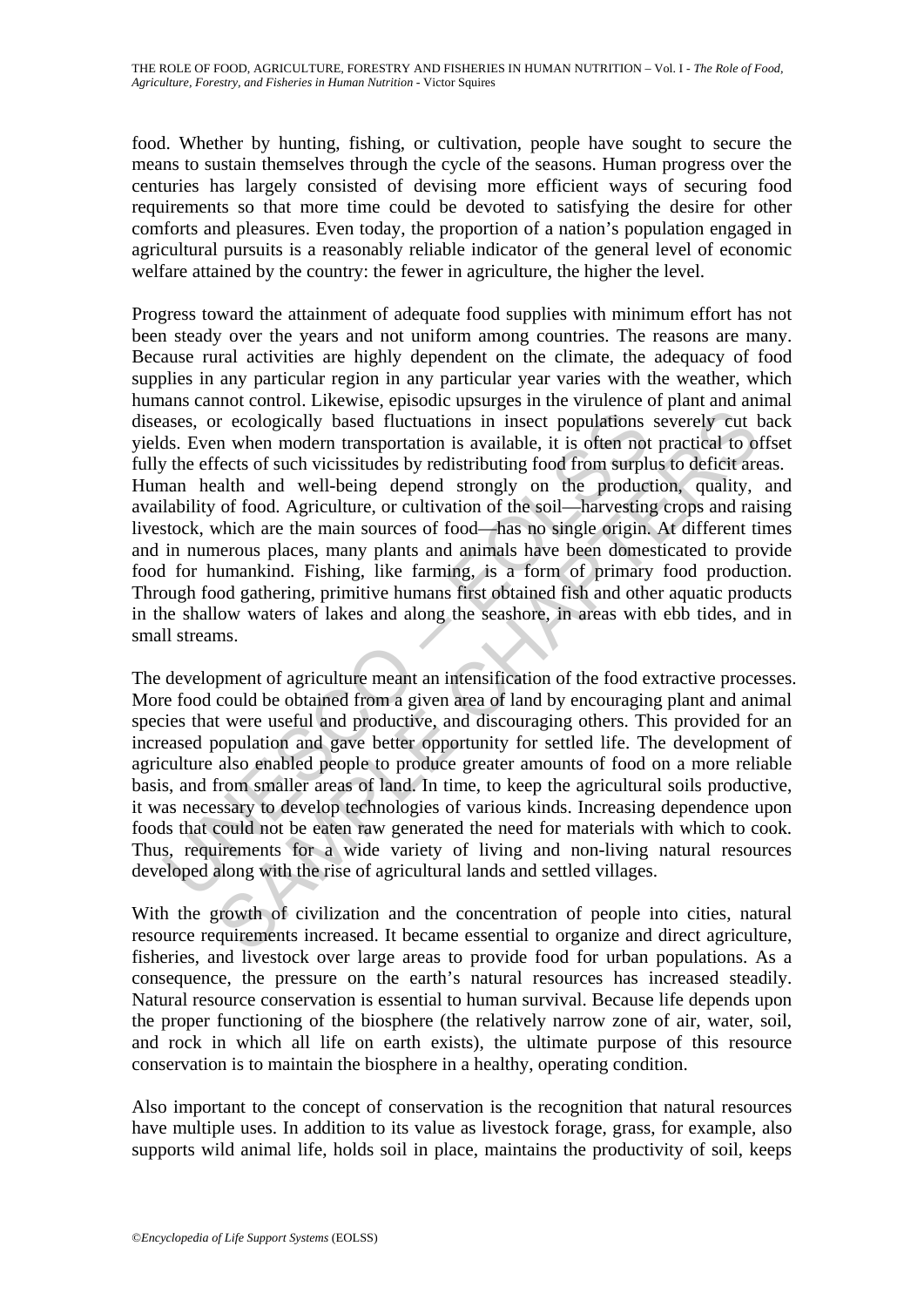soil and water relationships in proper balance, and helps guarantee stream flow and yields of water to underground channels.

The various benefits humans get from land are usually compatible and often complementary, but are sometimes in conflict. Land management is aimed at maximizing the benefits and minimizing the disadvantages.

In the history of human development, from the time of their earliest agricultural activities humans have cleared the natural forests and woodlands to obtain building materials and fuelwood, and to provide land for domestic animals and crops. It is this aspect that will be the main focus of the theme. The authors in this theme will analyze and review the interactions between the utilization of natural resources and human nutrition. Much attention will focus on the specific contribution by agriculture (including livestock husbandry), forestry, and fisheries in meeting human needs. This overview assesses the pattern of past changes in the relationship between humans and the resource base on which their lives depend. Lessons learned, or still to be learned, are teased out and elaborated.

## **1. Introduction**

Throughout human history the organization of food production, distribution, and consumption has had major influences on multiple aspects of social and cultural life. The processing and preparation of food, transforming it from its natural state into "food" that is regarded as acceptable for consumption, are central features of adaptive human ingenuity. The processes of adaptation, which involve the interactions of biological, social, and environmental factors, can be seen in the evolution of human food systems.

luding livestock husbandry), forestry, and fisheries in meeting l<br>view assesses the pattern of past changes in the relationship be<br>resource base on which their lives depend. Lessons learned, or still<br>ed out and elaborated. livestock husbandry), forestry, and fisheries in meeting human needs.<br>
livestock husbandry), forestry, and fisheries in meeting human needs.<br>
ssesses the pattern of past changes in the relationship between humans<br>
e base o The specific challenges faced by human groups throughout our history have changed in relation to changing technologies of food acquisition, distribution, and consumption, as have the challenges presented by different environments. The dual nature of human nutrition—that food is a biological necessity and that social and cultural factors condition its availability and consumption—presents unique challenges and opportunities. At the same time, the challenges of adaptation in different physical and social environments, in interaction with cultural and social values, have produced a rich diversity in human selection of plant and animal species, both as dietary stables and as secondary components of dietary intake. These, in turn, are reflected in the details of food production, distribution, and consumption patterns across the world.

The human species (*Homo sapiens*) first appeared about 500,000 years ago, at the very last instant, as it were, of the planet's 4.5 billion year history. Despite the lack of recorded history, a great deal is known about the broad pattern of events. As hunter– gatherers began to move over the face of the earth, they also began to impact on many of the large animals and birds that they killed for food. When agriculture evolved independently in eastern Asia, the eastern Mediterranean, Mexico, and Peru 8,000– 11,000 years ago, there were perhaps as few as 5 million people throughout the world. Of course they were not evenly distributed, and centers of population had relatively high densities whilst other areas were unoccupied. This population began to grow quickly. In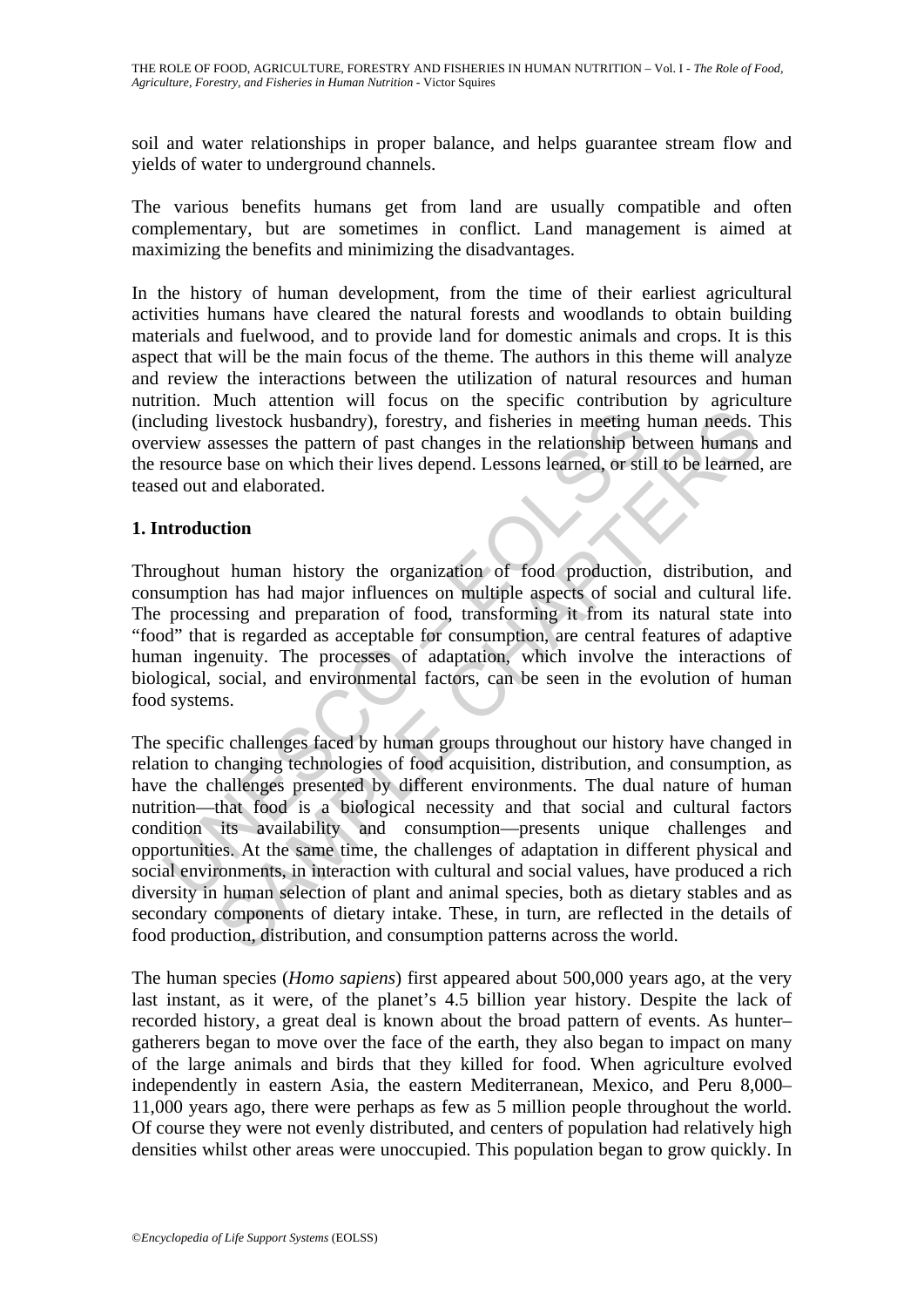unit of land, determined the yield. There was no conscious effoluction *per se* until much later in human history. With the onset culture, the approach became very different: people began to those and plants goos back to t land, determined the yield. There was no conscious effort to increase *per se* until much later in human history. With the onset of more organ, the approach became very different: people began to till the soil, by selecte the early stages of the expansion of human populations there were few or moderate pressures on natural resources, and thus no overexploitation. Collecting food was obviously a major activity. The hunting/picking and gathering ways of nomadic life were probably sustainable, but provided limited returns. Food gathering permitted the collection of about fifteen calories of food per calorie of energy invested. For example, in a food search experiment conducted in Turkey in the 1960s to simulate conditions in Neolithic times, hand-harvesting of a mixed stand of wild relatives of barley, wheat, and oats resulted in the collection of about 1 kg of clean grain per hour. The calorific value of this was marginally greater than the energy expended to collect it. (Note: throughout this article, calories and calorific values will be used instead of Kilo joules $(K<sub>i</sub>)$ . This is because the WHO and other international agencies cite calories as the standard measure for assessing nutritional status. The conversion of calories to K<sub>i</sub> is 1 calorie = 4.184 K<sub>j</sub>). From this we might conclude that human energy invested per hour of labor, rather than the unit of land, determined the yield. There was no conscious effort to increase food production *per se* until much later in human history. With the onset of more organized agriculture, the approach became very different: people began to till the soil, and intentionally selected the most desirable plants found in the fields. Domestication of animals and plants goes back to the earliest days of settled agriculture. Not all animals and cereals were domesticated at one time nor in the same region. Sheep were first herded before 7000 B.C. in the hilly flanks of the Zagros Mountains (Iran, Iraq) and in the Taurus Mountains (Turkey), where they had previously been hunted in the wild. Cattle and pigs followed between 7500 and 6500 B.C. in Anatolia and domestication continued locally in Europe from 6500 to 5500 B.C. The domesticated horse was unknown in the Near East and east-central Europe before the end of the fifth millennium B.C. although it was obviously used in the Far East and perhaps elsewhere. Much still remains to be learned about the origins of agriculture.

In fact it is impossible to really know how agriculture began, or why precisely it has come to be the dominating force. There is a body of opinion that suggests that organized agriculture existed long before this: as early as 30,000 B.P. (Before the Present), not in the Middle East but rather in the tropical forests with the simple planting of favored trees. If cultivation of this kind did indeed arise 30,000 years ago, then this solves the significant mystery of why it is that agriculture seemed to arise independently in many different locations at different times after 10,000 years B.P. It suggests that people were not inventing the skills from scratch. They knew perfectly well how to cultivate and had known for tens of thousands of years. Cultivation and perhaps husbandry skills were invoked when necessary. The apparent first appearance of farming in the archeological record of any particular place indicates merely that cultivation had become economically desirable at that particular time and so was being practiced on a scale that was at last large enough to leave some trace.

It is easy to see too, in a general way, how advanced Paleolithic hunting graded seamlessly into husbandry. The "beating" of game by war hoops and fire became indistinguishable from herding. Control of animal movements, and ultimately their breeding, led from a system of passive herding to animal husbandry. There is speculation as to why people took up farming. Clearly, the whole point of farming is that from any given area it produces more food suitable for human beings, and so the population increases. In general farming communities exploited the land more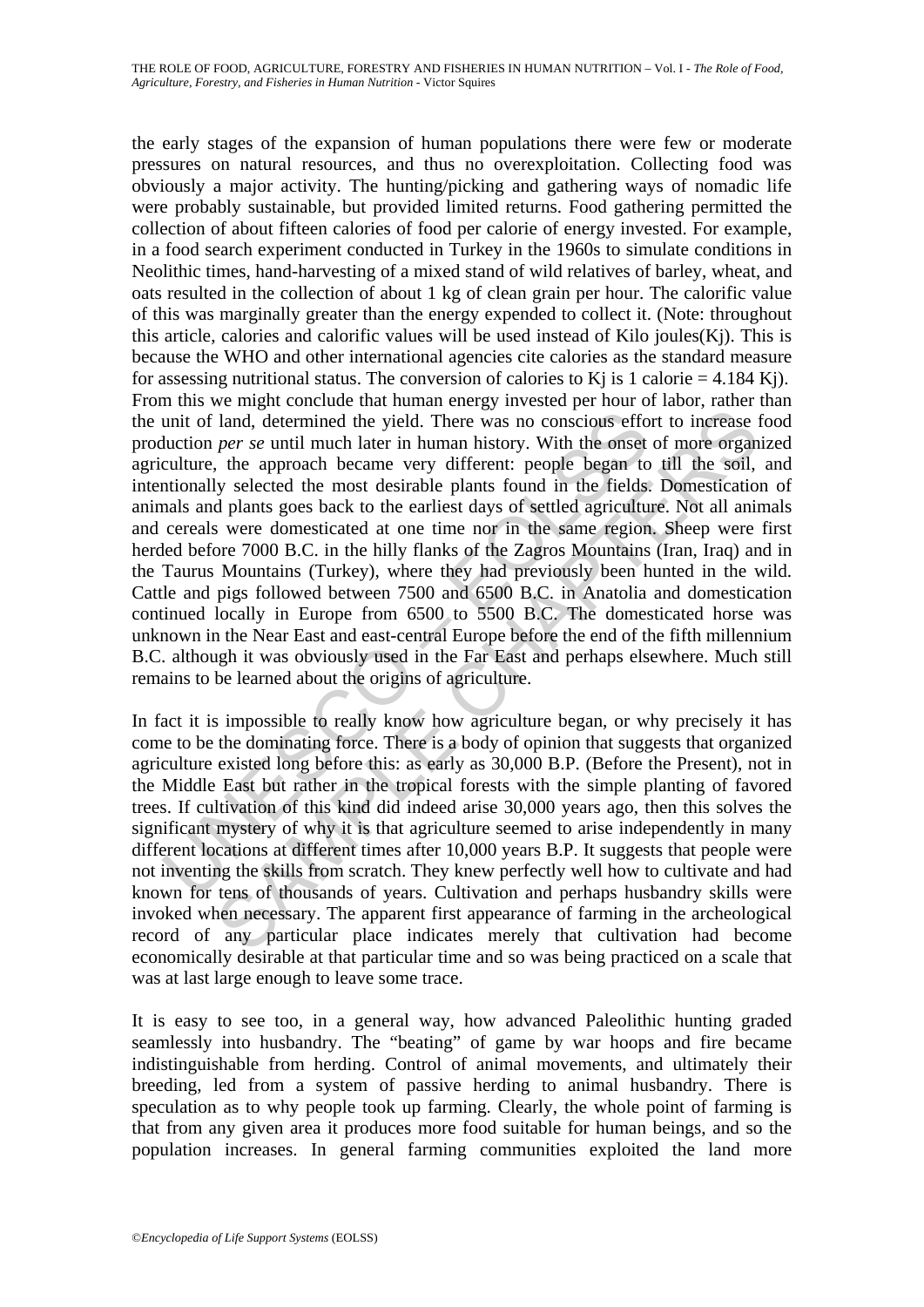efficiently, they turned more of the resources into their own flesh; they out-competed groups that were less efficient.

# **1.1. A History of Feast and Famine**

Humankind has a history of alternating successes and failures in providing food, and the record reveals major periods of starvation in several parts of the world. Biblical records indicate successive feast and famine in ancient Egypt. Famines were common in some regions in Asia until recently. In the late 1990s famine was reported from North Korea. Post-harvest losses from insects, rodents, food spoilage, and so on have been—and in some regions still are—a serious impediment to achieving food security. Diseases and plague insects such as locusts have wiped out crops and livestock.

There have been natural disasters such as flood, fire, drought, and unseasonable weather that have exacerbated the problem of maintaining food stock. The last great perturbation, and one that profoundly affected the course of human history, was the last Ice Age. The Northern Hemisphere experienced four intense glaciations in the Pleistocene, the most recent about 8,000 to 10,000 years ago. These glaciations covered at least half of North America and Europe.

re have been natural disasters such as flood, fire, drought, and uns<br>have exacerbated the problem of maintaining food stock. The last<br>one that profoundly affected the course of human history, was the<br>thern Hemisphere exper been natural disasters such as flood, fire, drought, and unseasonable weak<br>care that profoundly affected the course of luman history, was the last great perturbat<br>tronomy affected the course of luman history, was the last As the ice receded, the colonization of almost the entire habitable world was achieved by people who subsisted entirely on forms of hunting, fishing, and plant gathering. Great changes occurred to human societies at the onset of the Neothermal (*c*. 16,000 to 20,000 years ago). As the ice sheet of the late Pleistocene melted, sea levels rose and large freshwater lakes were formed as the glaciers retreated or turned into rivers. Human settlements became concentrated on river courses and around numerous lakes. The milder climatic conditions during the eighth millennium B.C., resulting from the rapid rise of sea level, had a strong influence on plant and food resources for humans and animals. In the coastal regions and along inland lakes, marshes and peat areas were created that spawned a rich habitat for fish, mollusks, shellfish, and water birds.

# **1.2. Domestication: The Chosen Few**

Of the approximately 300,000 plant species, some 3,000 provide food; twenty provide 90 percent of the world's calorie intake and three alone (maize, wheat, and rice) supply almost 60 percent of the calories and protein in the human diet. Modern agriculture still reflects its Neolithic origins. There is a heavy dependence on the twenty or so plant species and ten animal species domesticated by humans 10,000 years ago. Yet there are at least 3,000 plant species which have been used for food by human communities at one time or another.

A further 75,000 plants, almost one in three of all species, are known to be edible but only 150 have ever been cultivated on a large scale. Anthropological and ethnobiological studies in South America and Africa show that in the past food and livelihood security of local populations depended upon more than 1,000 plant species not all of them food plants. The same limited number of species has served humans for millennia. Many potential food resources remain unexploited in a hungry world. There is clearly scope for diversification based on further domestication and the promotion of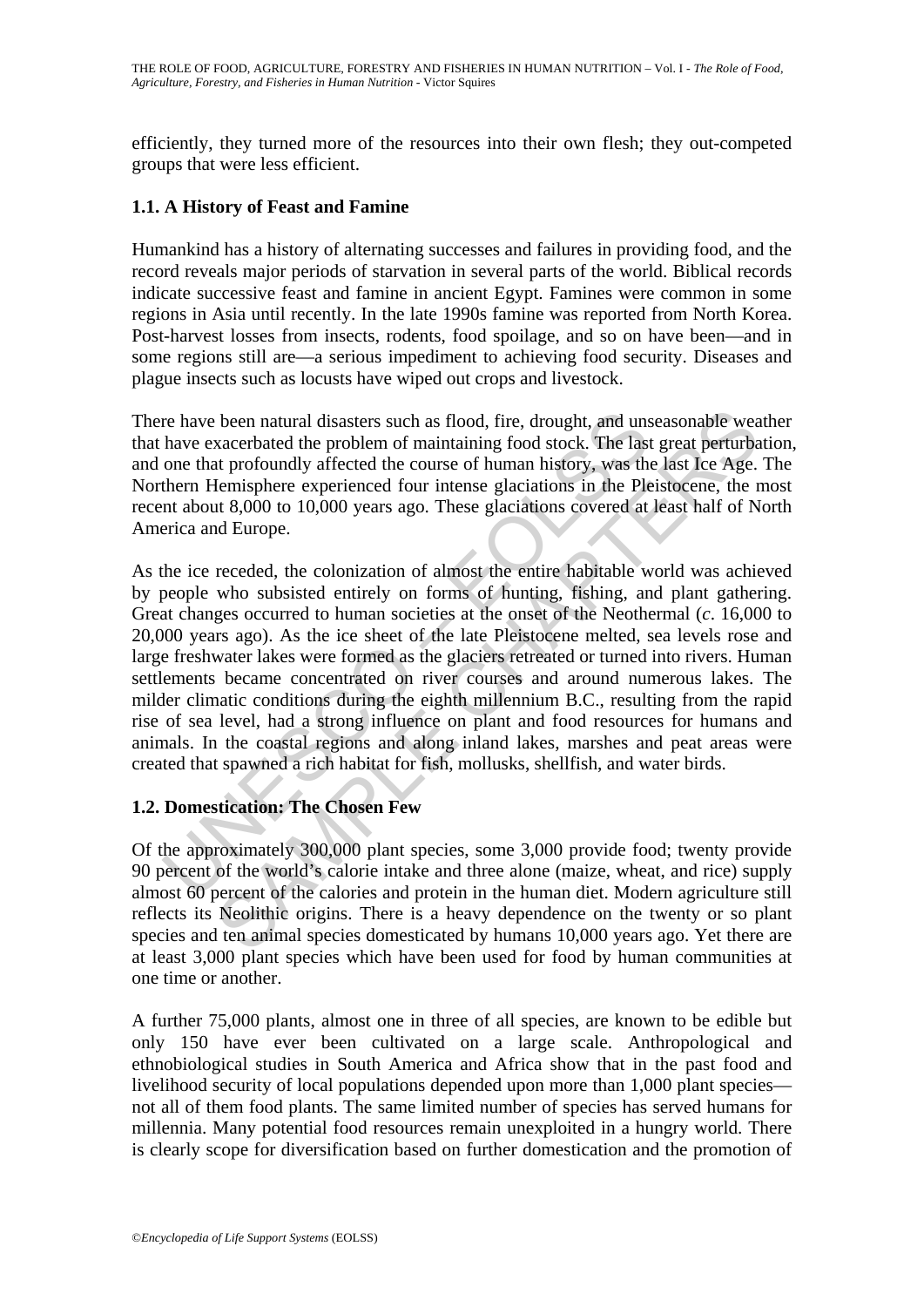THE ROLE OF FOOD, AGRICULTURE, FORESTRY AND FISHERIES IN HUMAN NUTRITION – Vol. I - *The Role of Food, Agriculture, Forestry, and Fisheries in Human Nutrition* - Victor Squires

so-called neglected and under-utilized crops, not only for food but also as pharmaceuticals.

According to the World Health Organization (WHO), approximately 80 percent of the world's people rely on traditional medicine for their primary health care needs; an estimated 85 percent of traditional remedies are derived from plant extracts. Plants and other organisms are natural biochemical factories. More than 60 percent of the world's people depend directly on plants for their medicines: the Chinese use more than 5,000 of the estimated 30,000 species in their country for medicinal purposes. Moreover, the great majority of Western medicines owe their existence to research on natural products that organisms produce. Relatively few of the 300,000 kinds of plants in the world have been fully examined for their potential therapeutic properties.

### **1.3. Fish as Food**

Fishing, like farming, is a form of primary food production. Through food gathering, primitive humans first obtained fish and other aquatic products in the shallow waters of lakes and along the seashore, in areas with ebb tides, and in small streams. Traditional societies gathered the seeds of plants growing at the ocean's edge, garnering much of their food from the land to supplement and complement the food derived from the sea.

**Fish as Food**<br>ing, like farming, is a form of primary food production. Throu<br>intive humans first obtained fish and other aquatic products in the<br>s and along the seashore, in areas with ebb tides, and in small st<br>eties gat **s Food**<br>**s Earming**, is a form of primary food production. Through food gather<br>umans first obtained fish and other aquatic products in the shallow wate<br>ulong the seashore, in areas with ebb tides, and in small streams. As humans settled along the edges of rivers and lakes after the retreat of the glaciers, great emphasis was placed on fishing as a food supplement. Technologies were developed to catch the fish and to preserve it over the winter months. It wasn't until relatively recent times that alarms began to be sounded about the sustainability of fishing in most of the world's waters. Coupled with the problems of pollution of waterways and destruction of coastal (estuarine) spawning grounds is the harnessing of rivers for hydroelectric facilities and for irrigation. These factors have contributed to the demise of fishing in some regions of the world.

Fish farming of both freshwater and marine species has developed to a high degree. Throughout China and other Asian countries the intensive production of fish in ponds and reservoirs has been perfected over centuries. In Israel, the United States, and some other regions, the use of highly intensive methods has resulted in the development of a desert aquaculture system that uses saline waters and freshwater fish such as catfish.

## **2. Humans Have Modified the Global Environment**

Human-induced land degradation has taken place all through history, for example during the Mediterranean and Middle East civilizations, about 2,000 years ago, and during the time of European expansion in the Americas, Australia, Asia, and Africa. During the twentieth century however, land degradation has increased enormously in extent and severity, due to direct action of a strongly growing world population and its increased livelihood expectations and demands.

It has been calculated that the total net terrestrial primary production of the biosphere currently being appropriated for human consumption is around 40 percent. This does put the scale of human presence on the planet in perspective. The countless other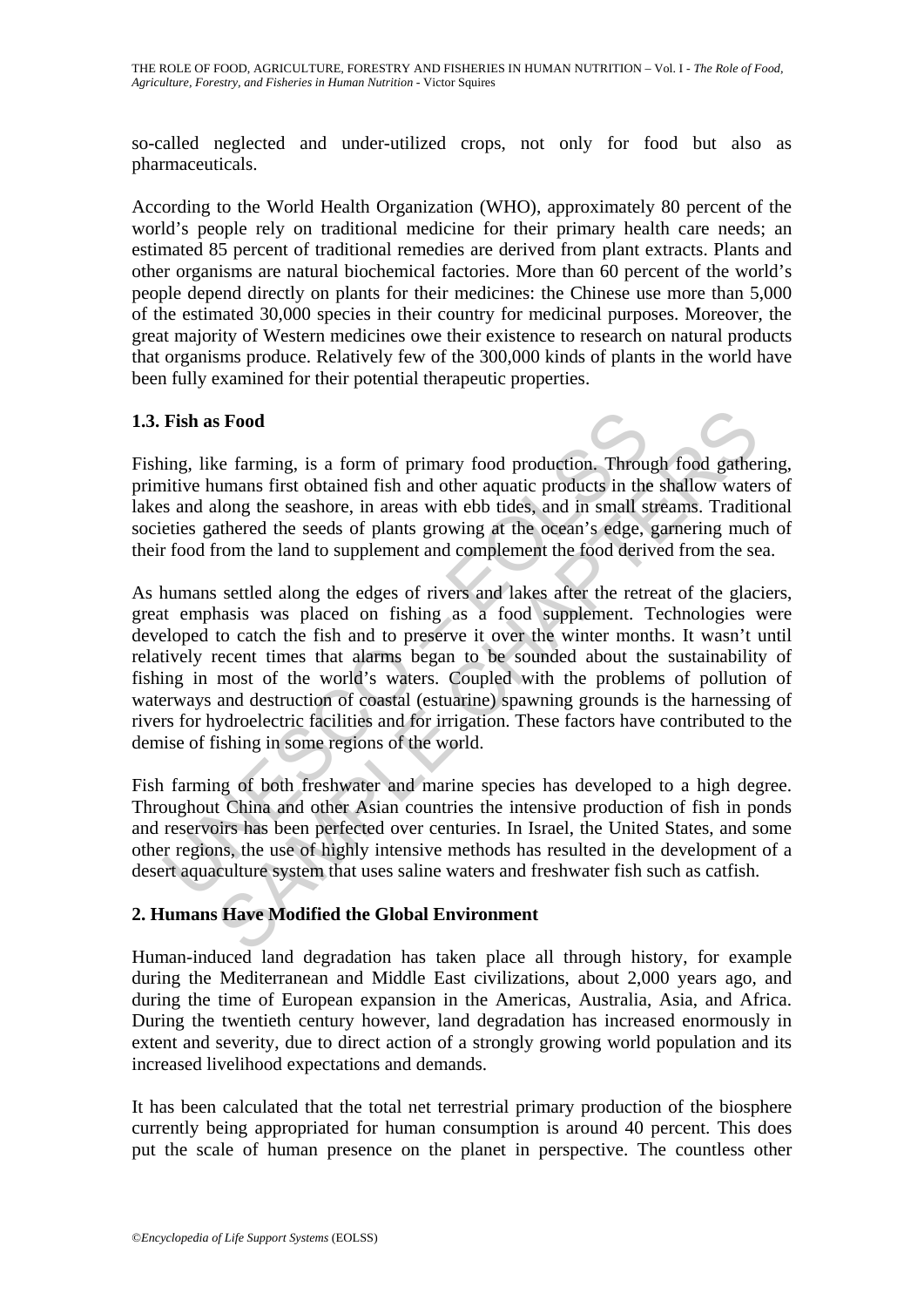organisms with which humans share the planet need to be catered for. Survival of both humans and other species depends upon maintaining the resource base.

The environmental resource base on which all economic activity ultimately depends includes biological systems that produce a variety of services. There are three basic kinds of resources that humans derive from the resource base (including the terrestrial and aquatic ecosystems that are the focus of this theme). See Box 1 for more details. This resource base is finite. Finding a balance between increased food production and the conservation of the world's natural resources remains a major challenge. It is clear that food will have to be produced at less cost to the natural resource base than at present. This will be quite difficult if burgeoning populations are to be fed.

Everything that we need, want, use, abuse or consume comes from nature. Will it last? Ironically enough, the debate about resource depletion has shifted from concerns about non-renewable resources such as fossil fuels and minerals to fears that we will run out of renewable resources. There is a growing scarcity of renewable resources such as fresh water, food and fiber, forest products, fish and shellfish. As populations rise, we will need more of all these. In some regions there is a profound shortage of water and of arable land (see below).

ically enough, the debate about resource depletion has shifted fremewable resources such as fossil fuels and minerals to fears the enewable resources. There is a growing scarcity of renewable hoter, food and fiber, forest monough, the debate about resource depletion has shifted from concerns also<br>he resources such as fossil fuels and minerals to fears that we will run<br>ble resources. There is a growing scarcity of renewable resources such<br>t, **1. Ecological services (or Conservation Values).** Such values have long been recognized but have received increased interest lately. These boil down to the concept of sustainability of land use and continued benefits to human welfare. They include such benefits as clean water, protection of soil from erosion and nutrient loss, and conserving genetic resources and the like. Neither the landholder nor society usually derives direct monetary income from protection of these services, but it is recognized that they are in humanity's long-term best interest. Enlightened management for other values will usually, but not always, also provide for these values.

**2. Non-commodity values and services.** These uses of resources do not involve harvesting a "product" from the land, but the user receives a benefit. Examples include recreations such as hiking, and bird watching. People who participate in these receive a benefit (pleasure) for which they are sometimes willing to pay not only the landholder but also other sectors of society who facilitate access or transport to the site.

**3. Commodity values.** Production of food, fiber, fuel, and minerals provide an income to the landholder from sale or consumption) of these products and/or fees paid to remove them, and benefits society in the form of new wealth or taxes. These benefits constitute the primary production upon which society's ultimate welfare depends

Box 1: The three basic kinds of resources humans derive from the resource base

The rush to develop the world has damaged the natural systems that sustain renewable resources. Examples of this are seen in: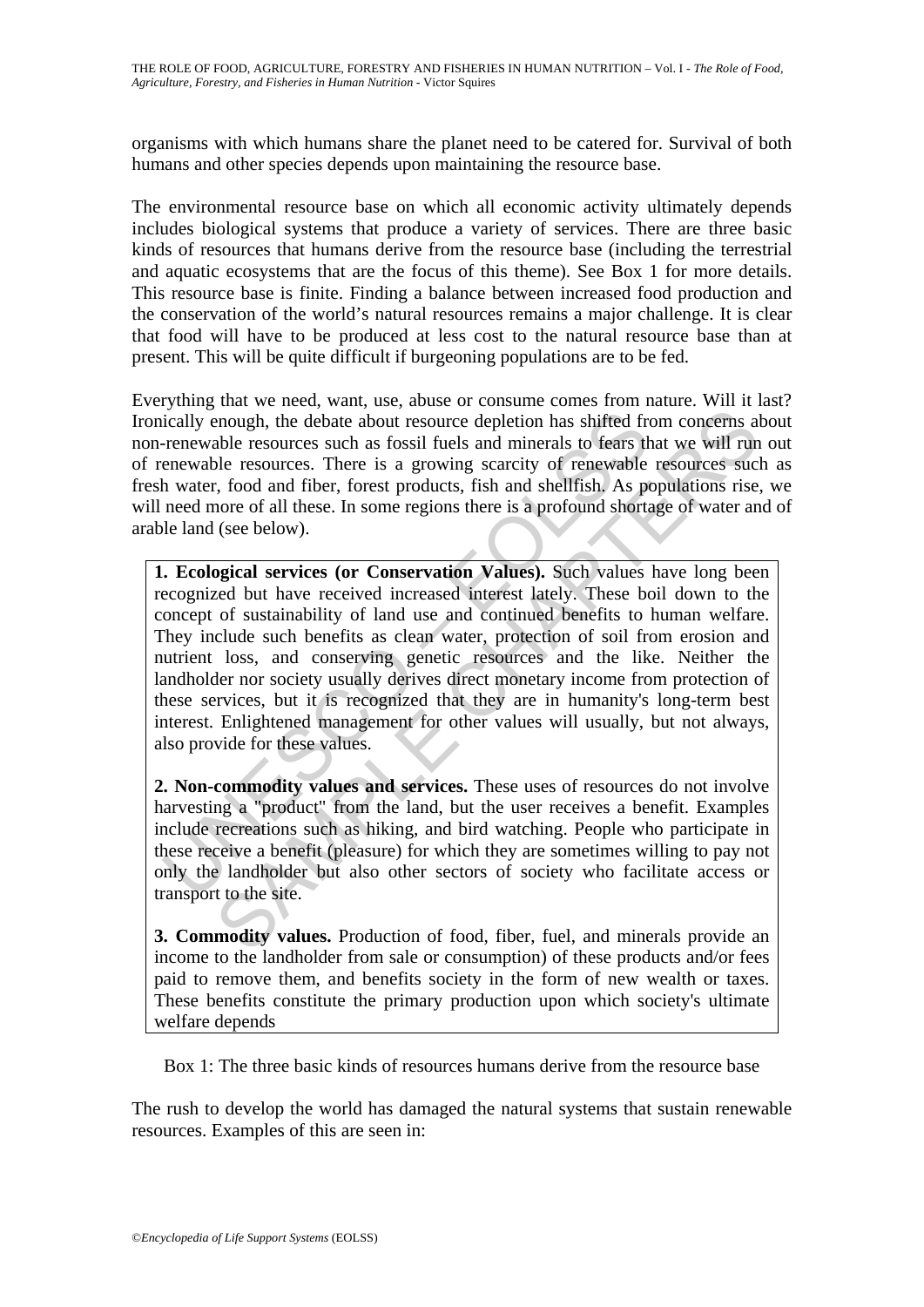- land degradation and soil loss
- spread of salinized wastelands
- build-up of pollutants in the air, water, and soil
- damage to watersheds
- loss of biodiversity.

Sustainable use places the focus on two groups of disenfranchised people: the poor of today and the generations of tomorrow. The rapid degradation of the natural resource base of the rural poor is significantly worsening their condition. Many of the threats to the environment in the developing world occur as a result of poverty. Indeed, rural poverty and degradation of the environment are mutually reinforcing. When people's survival is at stake they are forced to over-cultivate marginal cropland, overstock fragile grazing lands, cut trees for firewood, and overuse ground waters.

The state of the Movement of Science (AAAS). 1997, Human-domain and the solution of the natural resources upon which we all depend.<br>The policy linkages and c set to be articulated. One pivotal point is that no long-term si as, cut trees for firewood, and overtise ground waters.<br>
Is of development have been found to be so complex as the need to record<br>
in the articulard. One pivotal point is that no long-term strategy of pover<br>
can succeed in Few aspects of development have been found to be so complex as the need to reconcile anti-poverty and pro-environment goals. The policy linkages and choices to be made have yet to be articulated. One pivotal point is that no long-term strategy of poverty alleviation can succeed in the face of environmental forces that promote persistent erosion of the natural resources upon which we all depend.

- -
- -
- -

# TO ACCESS ALL THE **28 PAGES** OF THIS CHAPTER, Visit: http://www.eolss.net/Eolss-sampleAllChapter.aspx

#### **Bibliography**

American Association for the Advancement of Science (AAAS). 1997. Human-dominated Ecosystems: A Special Report. *Science*, No. 279, pp. 445–608. [A special review that looks at the whole question of human impacts on the global environment. Articles by eminent ecologists take stock of scientific results, including of course those on biogeochemical cycles and all the biotic changes, trying to illustrate the possible evolution of resources and stressing the importance of the policy implications of their findings.]

Anon. 1997. *Universal Food Security: Issues for the South*. Geneva, South Centre. [Sets out in an integrated manner a set of food security issues and policies of particular concern to peoples and governments of developing countries.]

Brown, L. 1999. *State of the World*. Washington, D.C., Worldwatch Institute. [A comprehensive assessment of environmental, economic, and health issues affecting the world.]

Campbell, K. O. 1979. *Food for the Future*. Sydney, University of Nebraska Press. [A short book that looks at the positive side of agriculture's capacity to feed the burgeoning world population.]

Ghimire, K. B. 1993. *Linkages between Population, Environment, and Development*. Geneva, UNRISD. [A series of case studies from Costa Rica, Pakistan, and Uganda that look at the linkages from the perspective of villagers in three quite disparate regions.]

Gimbutas, M. 1991. *The Civilization of the Goddess*. San Francisco, Harper. [Contains a masterful summary of the origins and spread of agriculture in Europe that draws on archeological evidence.